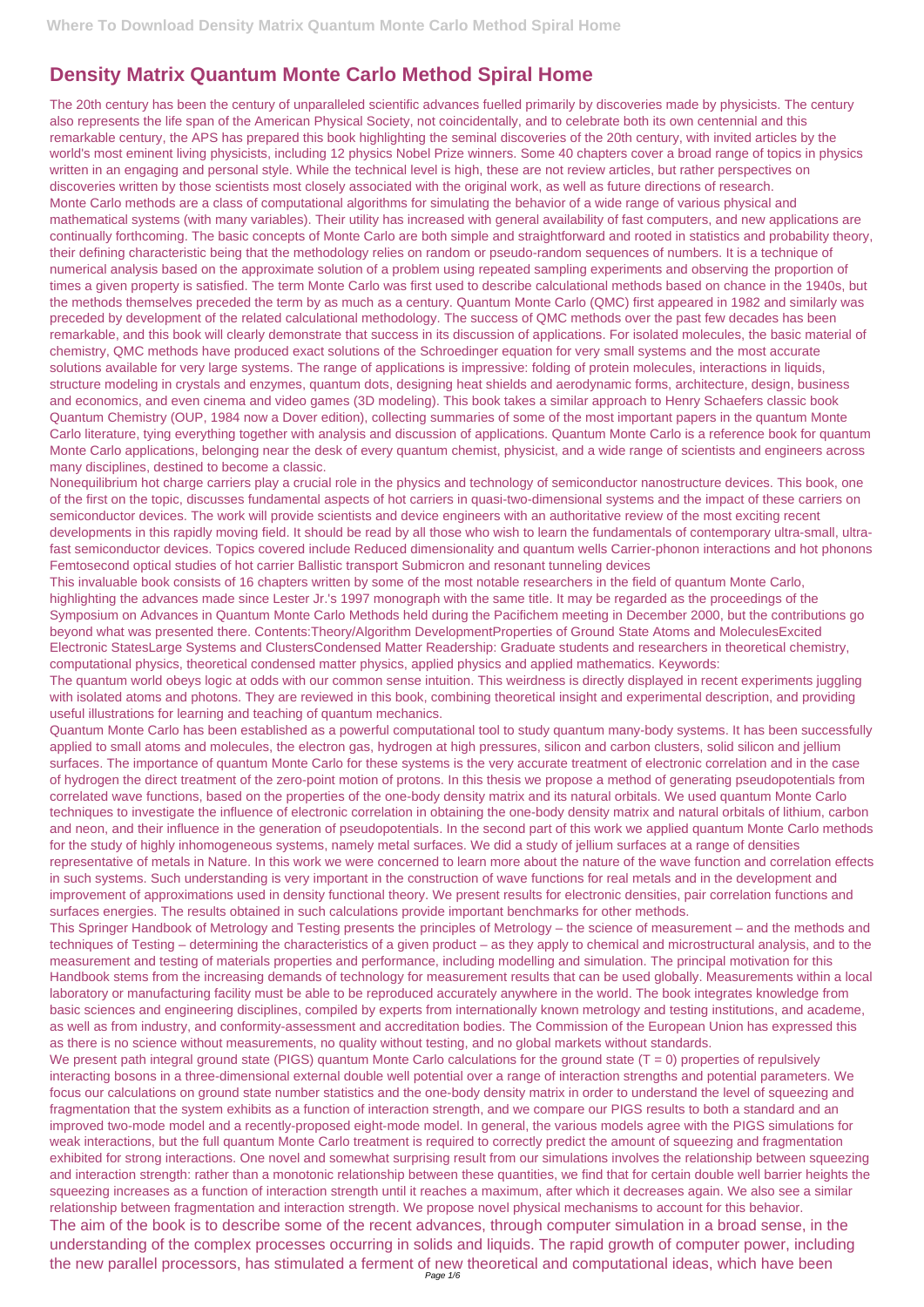developed in particular by the authors in a pluriennal research project supported by Consiglio Nazionale delle Ricerche (CNR) for the development of novel software for large scale computations. The book will cover advances in ab initio (Car-Parrinello) molecular dynamics, quantum monte carlo simulations, self-consistent density functional computation of electronic states, classical molecular dynamics simulation of thermodynamic processes, chemical reactions and transport properties. Besides the description of the results of these techniques in leading edge applications, the book will address specific aspects of the algorithms and software which have been developed by the authors in order to implement in an efficient way the new theoretical advances in these computationally intensive problems. These aspects which are generally not discussed in any detail in the literature, can be of great help for newcomers in the field. Contents:Ab-Initio Molecular Dynamics Simulation of Structural Phase Transitions (P Focher & G Chiarotti)Boson Many-Body Problem: Progress in Variational Monte Carlo Computations (L Reatto)Monte Carlo Variational Theory for Fermions (M H Kalos & L Reatto)Recent Developments of Device Simulation Tools for Parallel Processing (M Saraniti & P Lugli)Simulation of Classical and Quantum Activated Processes in the Condensed Phase (G Ciccotti et al.)'Ab- Initio" Calculations of Electronic Properties of Metallic Solid Solutions (E Bruno et al.)Ab-Initio Calculation of the Electronic (Valence and Core) and Optical Properties of Interfaces (S Ossicini & O Bisi) Readership: Condensed matter physicists, materials science researchers and chemical physicists. keywords: "This is a very good book containing some important approaches to Computational Physics in Condensed Matter. It offers readers pointed explanations on Computational Methods and its application, at the most appropriate stages." Bulletin of Japan Physical Society

Focusing on the purely theoretical aspects of strongly correlated electrons, this volume brings together a variety of approaches to models of the Hubbard type - i.e., problems where both localized and delocalized elements are present in low dimensions. The chapters are arranged in three parts. The first part deals with two of the most widely used numerical methods in strongly correlated electrons, the density matrix renormalization group and the quantum Monte Carlo method. The second part covers Lagrangian, Functional Integral, Renormalization Group, Conformal, and Bosonization methods that can be applied to one-dimensional or weakly coupled chains. The third part considers functional derivatives, meanfield, self-consistent methods, slave-bosons, and extensions.

Quantum Optics VI documents the most recent theoretical and experimental developments in this field, with particular emphasis on atomic optics and interferometry, which is a new and rapidly developing area of research. New methods for quantum-noise reduction are also covered.

Quantum phenomena of many-particle systems are fascinating in their complexity and are consequently not fully understood and largely untapped in terms of practical applications. Ultracold gases provide a unique platform to build up model systems of quantum many-body physics with highly controlled microscopic constituents. In this way, many-body quantum phenomena can be investigated with an unprecedented level of precision, and control and models that cannot be solved with present day computers may be studied using ultracold gases as a quantum simulator.This book addresses the need for a comprehensive description of the most important advanced experimental methods and techniques that have been developed along with the theoretical framework in a clear and applicable format. The focus is on methods that are especially crucial in probing and understanding the many-body nature of the quantum phenomena in ultracold gases and most topics are covered both from a theoretical and experimental viewpoint, with interrelated chapters written by experts from both sides of research.Graduate students and post-doctoral researches working on ultracold gases will benefit from this book, as well as researchers from other fields who wish to gain an overview of the recent fascinating developments in this very dynamically evolving field. Sufficient level of both detailed high level research and a pedagogical approach is maintained throughout the book so as to be of value to those entering the field as well as advanced researchers. Furthermore, both experimentalists and theorists will benefit from the book; close collaboration between the two are continuously driving the field to a very high level and will be strengthened to continue the important progress yet to be made in the field.

Monte Carlo methods have been very prominent in computer simulation of various systems in physics, chemistry, biology, and materials science. This book focuses on the discussion and path-integral quantum Monte Carlo methods in many-body physics and provides a concise but complete introduction to the Metropolis algorithm and its applications in these two techniques. To explore the schemes in clarity, several quantum many-body systems are analysed and studied in detail. The book includes exercises to help digest the materials covered. It can be used as a tutorial to learn the

discussion and path-integral Monte Carlo or a recipe for developing new research in the reader's own area. Two complete Java programs, one for the discussion Monte Carlo of 4^He clusters on a graphite surface and the other for the path-integral Monte Carlo of cold atoms in a potential trap, are ready for download and adoption. First published in 2007, this second edition describes the computational methods used in theoretical physics. New sections were added to cover finite element methods and lattice Boltzmann simulation, density functional theory, quantum molecular dynamics, Monte Carlo simulation, and diagonalisation of one-dimensional quantum systems. It covers many different areas of physics research and different computational methodologies, including computational methods such as Monte Carlo and molecular dynamics, various electronic structure methodologies, methods for solving partial differential equations, and lattice gauge theory. Throughout the book the relations between the methods used in different fields of physics are emphasised. Several new programs are described and can be downloaded from www.cambridge.org/9781107677135. The book requires a background in elementary programming, numerical analysis, and field theory, as well as undergraduate knowledge of condensed matter theory and statistical physics. It will be of interest to graduate students and researchers in theoretical, computational and experimental physics. This book presents tutorial overviews for many applications of variational methods to molecular modeling. Topics discussed include the Gibbs-Bogoliubov-Feynman variational principle, square-gradient models, classical density Page 2/6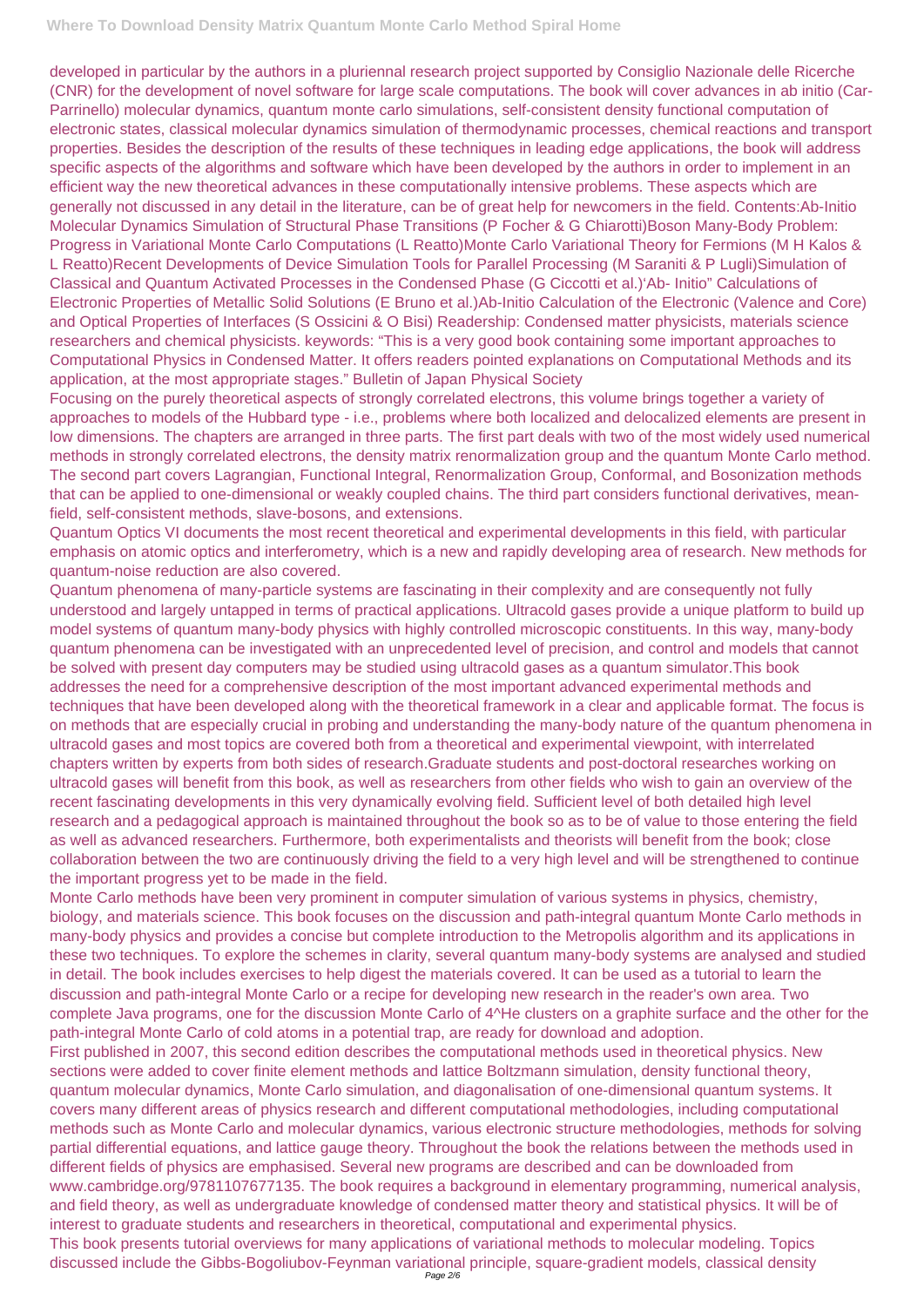functional theories, self-consistent-field theories, phase-field methods, Ginzburg-Landau and Helfrich-type phenomenological models, dynamical density functional theory, and variational Monte Carlo methods. Illustrative examples are given to facilitate understanding of the basic concepts and quantitative prediction of the properties and rich behavior of diverse many-body systems ranging from inhomogeneous fluids, electrolytes and ionic liquids in micropores, colloidal dispersions, liquid crystals, polymer blends, lipid membranes, microemulsions, magnetic materials and hightemperature superconductors. All chapters are written by leading experts in the field and illustrated with tutorial examples for their practical applications to specific subjects. With emphasis placed on physical understanding rather than on rigorous mathematical derivations, the content is accessible to graduate students and researchers in the broad areas of materials science and engineering, chemistry, chemical and biomolecular engineering, applied mathematics, condensedmatter physics, without specific training in theoretical physics or calculus of variations.

Warm Dense Matter (WDM) occupies a loosely defined region of phase space intermediate between solid, liquid, gas, and plasma, and typically shares characteristics of two or more of these phases. WDM is generally associated with the combination of strongly coupled ions and moderately degenerate electrons, and careful attention to quantum physics and electronic structure is essential. The lack of a small perturbation parameter greatly limits approximate attempts at its accurate description. Since WDM resides at the intersection of solid state and high energy density physics, many high energy density physics (HEDP) experiments pass through this difficult region of phase space. Thus, understanding and modeling WDM is key to the success of experiments on diverse facilities. These include the National Ignition Campaign centered on the National Ignition Facility (NIF), pulsed-power driven experiments on the Z machine, ion-beam-driven WDM experiments on the NDCX-II, and fundamental WDM research at the Linear Coherent Light Source (LCLS). Warm Dense Matter is also ubiquitous in planetary science and astrophysics, particularly with respect to unresolved questions concerning the structure and age of the gas giants, the nature of exosolar planets, and the cosmochronology of white dwarf stars. In this book we explore established and promising approaches to the modeling of WDM, foundational issues concerning the correct theoretical description of WDM, and the challenging practical issues of numerically modeling strongly coupled systems with many degrees of freedom.

An up-to-date account of this cutting-edge research in a consistent and understandable framework, of special interest to experts in other areas of electronic structure and/or quantum many-body theory. It will serve equally well as a self-contained guide to learning about reduced density matrices either through self-study or in a classroom as well as an invaluable resource for understanding the critical advancements in the field.

The first textbook to provide a pedagogical examination of the major algorithms used in quantum Monte Carlo simulations. Here, we study the phase diagram of the one-dimensional bosonic Hubbard model with contact (U) and near neighbor (V) interactions focusing on the gapped Haldane insulating (HI) phase which is characterized by an exotic nonlocal order parameter. The parameter regime (U, V and [mu]) where this phase exists and how it competes with other phases such as the supersolid (SS) phase, is incompletely understood. We use the Stochastic Green Function quantum Monte Carlo algorithm as well as the density matrix renormalization group to map out the phase diagram. The HI exists only at = 1, the SS phase exists for a very wide range of parameters (including commensurate fillings) and displays power law decay in the one body Green function were our main conclusions. Additionally, we show that at fixed integer density, the system exhibits phase separation in the (U, V) plane.

The present volume contains the text of the invited talks delivered at the Eighth International Conference on Recent Progress in Many-Body Theories held at SchloB Seggau, Province of Styria, Austria, during the period August 22-26, 1994. The pro ceedings of the Fifth Conference (Oulu, Finland 1987), the Sixth Conference (Arad, Israel 1989) and the Seventh Conference (Minneapolis, USA 1991) have been published. by Plenum as the first three volumes of this series. Papers from the First Conference (Trieste, Italy 1978) comprise Nuclear Physics volume A328, Nos. 1 and 2, the Second Conference (Oaxtepec, Mexico 1979) was published by Springer-Verlag as volume 142 of "Lecture Notes in Physics," entitled "Recent Progress in Many Body Theories." Vol ume 198 of the same series contains the papers from the Third Conference (Altenberg, 1983). These volumes intend to cover a broad spectrum of current research topics in physics that benefit from the application of many-body theories for their elucidation. At the same time there is a focus on the development and refinement of many-body methods. One of the major aims of the conference series has been to foster the exchange of ideas among physicists working in such diverse areas as nuclear physics, quantum chemistry, complex systems, lattice Hamiltonians, quantum fluids and condensed matter physics. The present volume contains contributions from all these areas. th The conference was dedicated on the occasion of Ludwig Boltzmann's 150 birthday. This is the second in a series of "International Workshops on Electron Correlations and Materials Properties. " The aim of this series of workshops is to provide a periodic (triennial) and in-depth assessment of advances in the study and understanding of the effects that electronelectron interactions in solids have on the determination of measurable properties of materials. The workshop is structured to include exposure to experimental work, to phenomenology, and to ab initio theory. Since correlation effects are pervasive the workshop aims to concentrate on the identification of promising developing methodology, experimental and theoretical, addressing the most critical frontier issues of electron correlations on the properties of materials. This series of workshops is distinguished from other topical meetings and conferences in that it strongly promotes an interdisciplinary approach to the study of correlations, involving the fields of quantum chemistry, physics, and materials science. The First Workshop was held June 28-July 3, 1998, and a proceedings of the workshop was published by KluwerlPlenum. The Second Workshop was held June 24- 29,2001, and this volume contains the proceedings of that scientific meeting. Through the publications of proceedings, the workshop attempts to disseminate the information gathered during the discussions held at the Workshop to the wider scientific community, and to establish a record of advances in the field. The use of quantum chemistry for the quantitative prediction of molecular properties has long been frustrated by the technical difficulty of carrying out the needed computations. In the last decade there have been substantial advances in the formalism and computer hardware needed to carry out accurate calculations of molecular properties efficiently. These advances have been sufficient to make quantum chemical calculations a reliable tool for the quantitative interpretation of chemical phenomena and a guide to laboratory experiments. However, the success of these recent developments in computational quantum chemistry is not well known outside the community of practitioners. In order to make the larger community of chemical physicists aware of the current state of the subject, this self-contained volume of Advances in Chemical Physics surveys a number of the recent accomplishments in computational quantum chemistry. This stand-alone work presents the cutting edge of research in computational quantum mechanics. Supplemented with more than 150 illustrations, it provides evaluations of a broad range of methods, including: \* Quantum Monte Carlo methods in chemistry \* Monte Carlo methods for real-time path integration \* The Redfield equation in condensed-phase quantum dynamics \* Path-integral centroid methods in quantum statistical mechanics and dynamics \* Multiconfigurational perturbation theory-applications in electronic spectroscopy \* Electronic structure calculations for molecules containing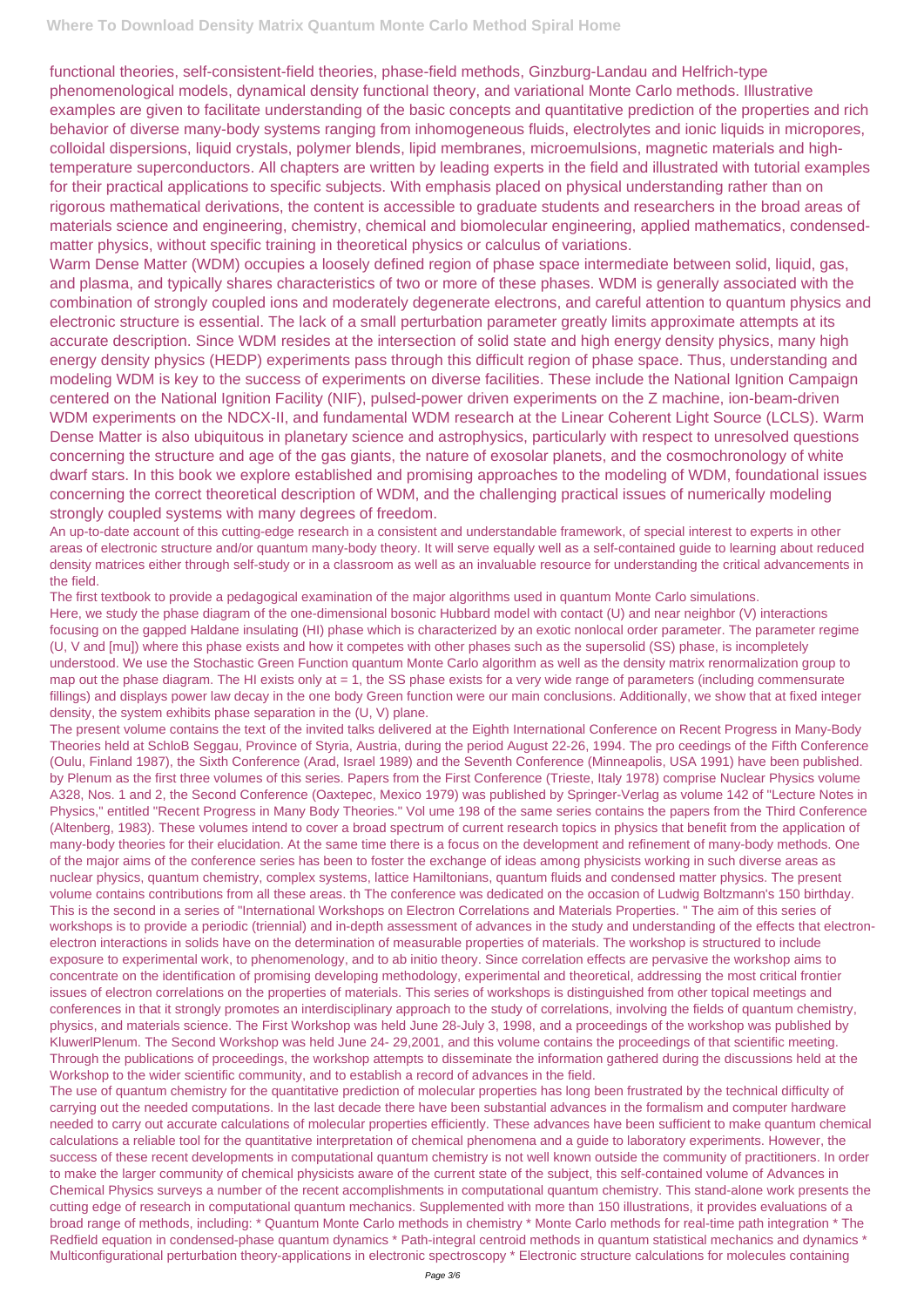transition metals \* And more Contributors to New Methods in Computational Quantum Mechanics KERSTIN ANDERSSON, Department of Theoretical Chemistry, Chemical Center, Sweden DAVID M. CEPERLEY, National Center for Supercomputing Applications and Department of Physics, University of Illinois at Urbana-Champaign, Illinois MICHAEL A. COLLINS, Research School of Chemistry, Australian National University, Canberra, Australia REINHOLD EGGER, Fakultät für Physik, Universität Freiburg, Freiburg, Germany ANTHONY K. FELTS, Department of Chemistry, Columbia University, New York RICHARD A. FRIESNER, Department of Chemistry, Columbia University, New York MARKUS P. FÜLSCHER, Department of Theoretical Chemistry, Chemical Center, Sweden K. M. HO, Ames Laboratory and Department of Physics, Iowa State University, Ames, Iowa C. H. MAK, Department of Chemistry, University of Southern California, Los Angeles, California PER-ÅKE Malmqvist, Department of Theoretical Chemistry, Chemical Center, Sweden MANUELA MERCHán, Departamento de Química Física, Universitat de Valéncia, Spain LUBOS MITAS, National Center for Supercomputing Applications and Materials Research Laboratory, University of Illinois at Urbana-Champaign, Illinois STEFANO OSS, Dipartimento di Fisica, Università di Trento and Istituto Nazionale di Fisica della Materia, Unità di Trento, Italy KRISTINE PIERLOOT, Department of Chemistry, University of Leuven, Belgium W. THOMAS POLLARD, Department of Chemistry, Columbia University, New York BJÖRN O. ROOS, Department of Theoretical Chemistry, Chemical Center, Sweden LUIS SERRANO-ANDRÉS, Department of Theoretical Chemistry, Chemical Center, Sweden PER E. M. SIEGBAHN, Department of Physics, University of Stockholm, Stockholm, Sweden WALTER THIEL, Institut für Organische Chemie, Universität Zürich, Zürich, Switzerland GREGORY A. VOTH, Department of Chemistry, University of Pennsylvania, Pennsylvania C. Z. Wang, Ames Laboratory and Department of Physi

## Quantum Monte Carlo Study of Pseudopotentials and Metal Surfaces

Monte Carlo methods have been a tool of theoretical and computational scientists for many years. In particular, the invention and percolation of the algorithm of Metropolis, Rosenbluth, Rosenbluth, Teller, and Teller sparked a rapid growth of applications to classical statistical mechanics. Although proposals for treatment of quantum systems had been made even earlier, only a few serious calculations had heen carried out. Ruch calculations are generally more consuming of computer resources than for classical systems and no universal algorithm had--or indeed has yet-- emerged. However, with advances in techniques and in sheer computing power, Monte Carlo methods have been used with considerable success in treating quantum fluids and crystals, simple models of nuclear matter, and few-body nuclei. Research at several institutions suggest that they may offer a new approach to quantum chemistry, one that is independent of basis ann yet capable of chemical accuracy. That. Monte Carlo methods can attain the very great precision needed is itself a remarkable achievement. More recently, new interest in such methods has arisen in two new a~as. Particle theorists, in particular K. Wilson, have drawn attention to the rich analogy between quantum field theoty and statistical mechanics and to the merits of Monte Carlo calculations for lattice gauge theories. This has become a rapidly growing sub-field. A related development is associated with lattice problems in quantum physics, particularly with models of solid state systems. The~ is much ferment in the calculation of various one-dimensional problems such as the'Hubbard model. These proceedings cover the most recent developments in the fields of high temperature superconductivity, magnetic materials and cold atoms in traps. Special emphasis is given to recently developed numerical and analytical methods, such as effective model Hamiltonians, density matrix renormalization group as well as quantum Monte Carlo simulations. Several of the contributions are written by the pioneers of these methods.

Semiconductor Quantum Dots presents an overview of the background and recent developments in the rapidly growing field of ultrasmall semiconductor microcrystallites, in which the carrier confinement is sufficiently strong to allow only quantized states of the electrons and holes. The main emphasis of this book is the theoretical analysis of the confinement induced modifications of the optical and electronic properties of quantum dots in comparison with extended materials. The book develops the theoretical background material for the analysis of carrier quantum-confinement effects, introduces the different confinement regimes for relative or center-of-mass motion quantization of the electron-hole-pairs, and gives an overview of the best approximation schemes for each regime. A detailed discussion of the carrier states in quantum dots is presented and surface polarization instabilities are analyzed, leading to the self-trapping of carriers near the surface of the dots. The influence of spin-orbit coupling on the quantum-confined carrier states is discussed. The linear and nonlinear optical properties of small and large quantum dots are studied in detail and the influence of the quantum-dot size distribution in many realistic samples is outlined. Phonons in quantum dots as well as the influence of external electric or magnetic fields are also discussed. Last but not least the recent developments dealing with regular systems of quantum dots are also reviewed. All things included, this is an important piece of work on semiconductor quantum dots not to be dismissed by serious researchers and physicists.

This book had its origins in lectures presented at EPFL, Lausanne, during two separate visits (the most recent being to IRRMA). The author is most grateful to Professors A. Baldereschi, R. Car, and A. Quattropani for making these visits possible, and for the splendidly stimulating environment provided. Professors S. Baroni and R. Resta also influenced considerably the presentation of material by constructive help and comments. Most importantly, Chapters 4 and 5 were originally prepared for a review article by Professor G. Senatore, then at Pavia and now in Trieste, and myself for Reviews of Modem Physics (1994). In the 'course of this collaboration, he has taught me a great deal, especially about quantum Monte Carlo procedures, and Chapter 5 is based directly on this review article. Also in Chapter 4, my original draft on Gutzwiller's method has been transformed by his deeper understanding; again this is reflected directly in Chapter 4; especially in the earlier sections. In addition to the above background, it

is relevant here to point out that, as a backcloth for the present, largely "state of the art," account, there are two highly relevant earlier books: The Many-body Problem in Quantum Mechanics with W.

The technological means now exists for approaching the fundamentallimiting scales of solid state electronics in which a single carrier can, in principle, represent a single bit in an information flow. In this light, the prospect of chemically, or biologically, engineered molccular-scale structures which might support information processing functions has enticed workers for many years. The one common factor in all suggested molecular switches, ranging from the experimentally feasible proton-tunneling structure, to natural systems such as the micro-tubule, is that each proposed structure deals with individual information carrying entities. Whereas this future molecular electronics faces enormous technical challenges, the same Iimit is already appearing in existing semiconducting quantum wires and small tunneling structures, both superconducting and normal meta! devices, in which the motion of a single eh arge through the tunneling barrier can produce a sufficient voltage change to cut-off further tunneling current. We may compare the above situation with today's Si microelectronics, where each bit is encoded as a very !arge number, not necessarily fixed, of electrons within acharge pulse. The associated reservoirs and sinks of charge carriers may be profitably tapped and manipulated to proviele macro-currents which can be readily amplified or curtailed. On the other band, modern semiconductor ULSI has progressed by adopting a linear scaling principle to the down-sizing of individual semiconductor devices. In recent years there has been a considerable growth in interest in Monte Carlo methods, and quantum Monte Carlo methods in particlular. Clearly, the ever-increasing computational power available to researchers, has stimulated the development of improved Page 4/6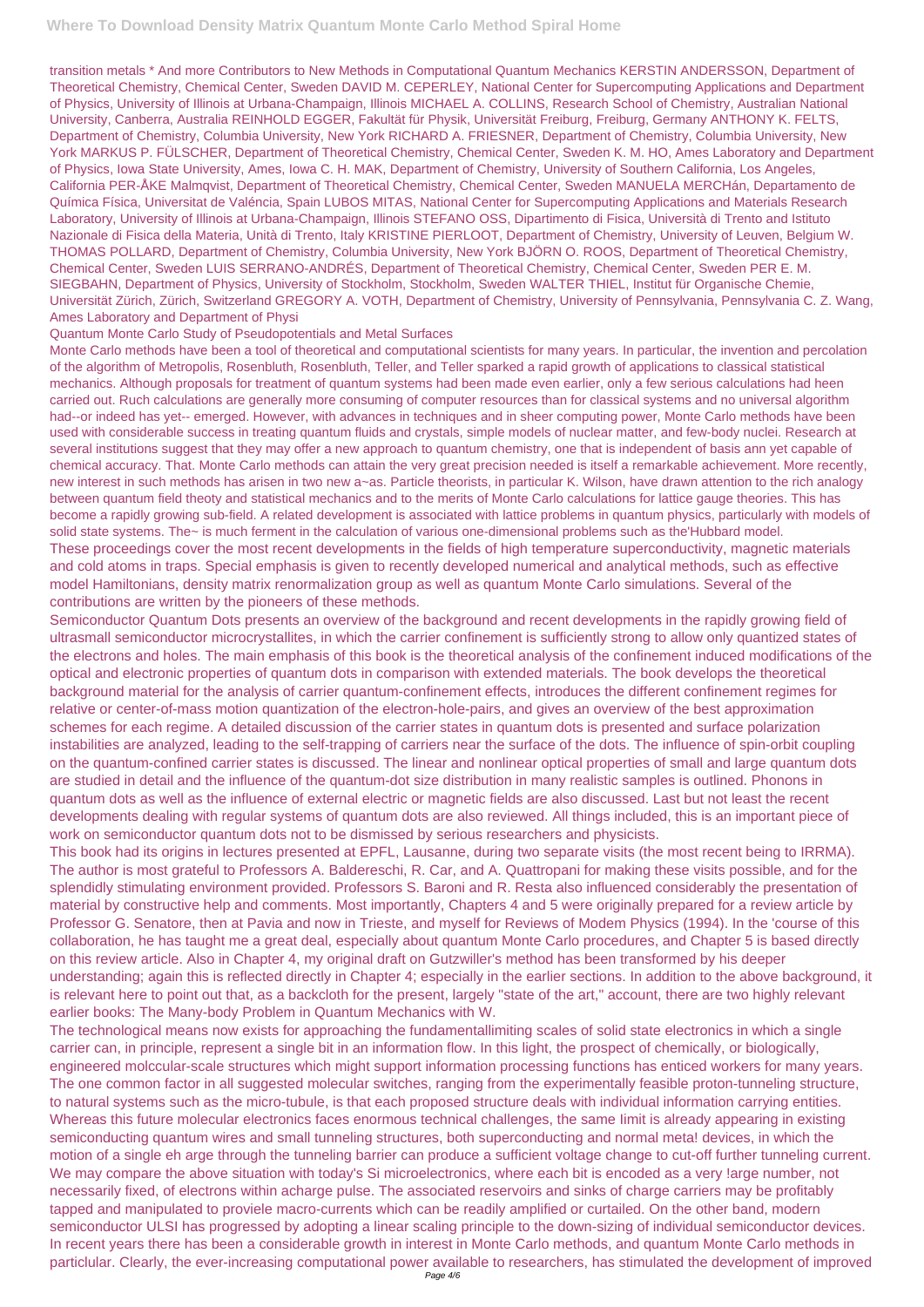algorithms, and almost all fields in computational physics and chemistry are affected by their applications. Here we just mention some fields that are covered in the lecture notes contained in this volume, viz. electronic structure studies of atoms, molecules and solids, nuclear structure, and low- or zero-temperature studies of strongly-correlated quantum systems, both of the continuum and lattice variety, and cooperative phenomena in classical systems. Although each area of application may have its own peculiarities, requiring specialized solutions, all share the same basic methodology. It was with the intention of bringing together researchers and students from these various areas that the NATO Advanced Study Institute on Quantum Monte Carlo Methods in Physics and Chemistry was held at Cornell University from 12 to 24 July, 1998. This book contains material presented at the Institute in a series of mini courses in quantum Monte Carlo methods. The program consisted of lectures predominantly of a pedagogical nature, and of more specialized seminars. The levels varied from introductory to advanced, and from basic methods to applications; the program was intended for an audience working towards the Ph.D. level and above. Despite the essentially pedagogic nature of the Institute, several of the lectures and seminars contained in this volume present recent developments not previously published.

This book discusses the computational approach in modern statistical physics, adopting simple language and an attractive format of many illustrations, tables and printed algorithms. The discussion of key subjects in classical and quantum statistical physics will appeal to students, teachers and researchers in physics and related sciences. The focus is on orientation with implementation details kept to a minimum. - ;This book discusses the computational approach in modern statistical physics in a clear and accessible way and demonstrates its close relation to other approaches in theoretical physics. Individual chapters focus on subjects as diverse as the hard sphere liquid, classical spin models, single quantum particles and Bose-Einstein condensation. Contained within the chapters are in-depth discussions of algorithms, ranging from basic enumeration methods to modern Monte Carlo techniques. The emphasis is on orientation, with discussion of implementation details kept to a minimum. Illustrations, tables and concise printed algorithms convey key information, making the material very accessible. The book is completely self-contained and graphs and tables can readily be reproduced, requiring minimal computer code. Most sections begin at an elementary level and lead on to the rich and difficult problems of contemporary computational and statistical physics. The book will be of interest to a wide range of students, teachers and researchers in physics and the neighbouring sciences. An accompanying CD allows incorporation of the book's content (illustrations, tables, schematic programs) into the reader's own presentations. - ;'This book is the best one I have reviewed all year.' Alan Hinchliffe, Physical Sciences Educational Reviews -

In this thesis, novel Monte Carlo methods for precisely calculating the critical phenomena of the effectively frustrated quantum spin system are developed and applied to the critical phenomena of the spin-Peierls systems. Three significant methods are introduced for the first time: a new optimization algorithm of the Markov chain transition kernel based on the geometric weight-allocation approach, the extension of the worm (directed-loop) algorithm to nonconserved particles, and the combination with the level spectroscopy. Utilizing these methods, the phase diagram of the one-dimensional XXZ spin-Peierls system is elucidated. Furthermore, the multi-chain and two-dimensional spin-Peierls systems with interchain lattice interaction are investigated. The unbiased simulation shows that the interesting quantum phase transition between the 1D-like liquid phase and the macroscopicallydegenerated dimer phase occurs on the fully-frustrated parameter line that separates the doubly-degenerated dimer phases in the two-dimensional phase diagram. The spin-phonon interaction in the spin-Peierls system introduces the spin frustration, which usually hinders the quantum Monte Carlo analysis, owing to the notorious negative sign problem. In this thesis, the author has succeeded in precisely calculating the critical phenomena of the effectively frustrated quantum spin system by means of the quantum Monte Carlo method without the negative sign.

Bosons in an Optical Lattice with a Synthetic Magnetic Field (K Kasamatsu); Quantum Simulation Using Exciton-Polaritons and Their Applications Toward Accelerated Optimization Problem Search (T Byrnes, K Yan, K Kusudo, M Fraser and Y Yamamoto); Quantum Simulation Using Ultracold Atoms in Optical Lattices (S Sugawa, S Taie, R Yamazaki, and Y Takahashi); Universality of Integrable Model: Baxter's T-Q Equation, SU(N)/SU(2)N-3 Correspondence and O-Deformed Seiberg-Witten Prepotential (Tasheng Tai); Exact Analysis of Correlation Functions of the XXZ Chain (T Deguchi, K Motegi and J Sato); Classical Analogue of Weak Value in Stochastic Process (H Tomita); Scaling of Entanglement Entropy and Hyperbolic Geometry (H Matsueda); From Classical Neural Networks to Quantum Neural Networks (B Tirozzi); Analysis of Quantum Monte Carlo Dynamics in Infinite-range Ising Spin Systems: Theory and Its Possible Applications (J Inoue); A Method to Control Order of Phase Transition: Invisible States in Discrete Spin Models (R Tamura, S Tanaka and N Kawashima); Quantum Annealing and Quantum Fluctuation Effect in Frustrated Ising Systems (S Tanaka and R Tamura).

This invaluable book deals with the many-electron theory of the solid state. Mastery of the material in it will equip the reader for research in areas such as high-temperature superconductors and the fractional quantum Hall effect. The whole book has been designed to provide the diligent reader with a wide variety of approaches to many-electron theory.The level of the book is suitable for research workers and higherdegree students in a number of disciplines, embracing theoretical physics, materials science and solid-state chemistry. It should be useful not

only to theorists in these areas but also to experimental scientists who desire to orient their programmes to address outstanding questions raised by many-body theory.

This book reviews recent developments of quantum Monte Carlo methods and some remarkable applications to interacting quantum spin systems and strongly correlated electron systems. It contains twenty-two papers by thirty authors. Some of the features are as follows. The first paper gives the foundations of the standard quantum Monte Carlo method, including some recent results on higher-order decompositions of exponential operators and ordered exponentials. The second paper presents a general review of quantum Monte Carlo methods used in the present book. One of the most challenging problems in the field of quantum Monte Carlo techniques, the negative-sign problem, is also discussed and new methods proposed to partially overcome it. In addition, low-dimensional quantum spin systems are studied. Some interesting applications of quantum Monte Carlo methods to fermion systems are also presented to investigate the role of strong correlations and fluctuations of electrons and to clarify the mechanism of high-c superconductivity. Not only thermal properties but also quantummechanical ground-state properties have been studied by the projection technique using auxiliary fields. Further, the Haldane gap is confirmed by numerical calculations. Active researchers in the forefront of condensed matter physics as well as young graduate students who want to start learning the quantum Monte Carlo methods will find this book useful.

Numerical results for ground-state and excited-state properties (energies, double occupancies, and Matsubara-axis self-energies) of the single-orbital Hubbard model on a two-dimensional square lattice are presented, in order to provide an assessment of our ability to compute accurate results in the thermodynamic limit. Many methods are employed, including auxiliary-field quantum Monte Carlo, bare and bold-line diagrammatic Monte Carlo, method of dual fermions, density matrix embedding theory, density matrix renormalization group, dynamical